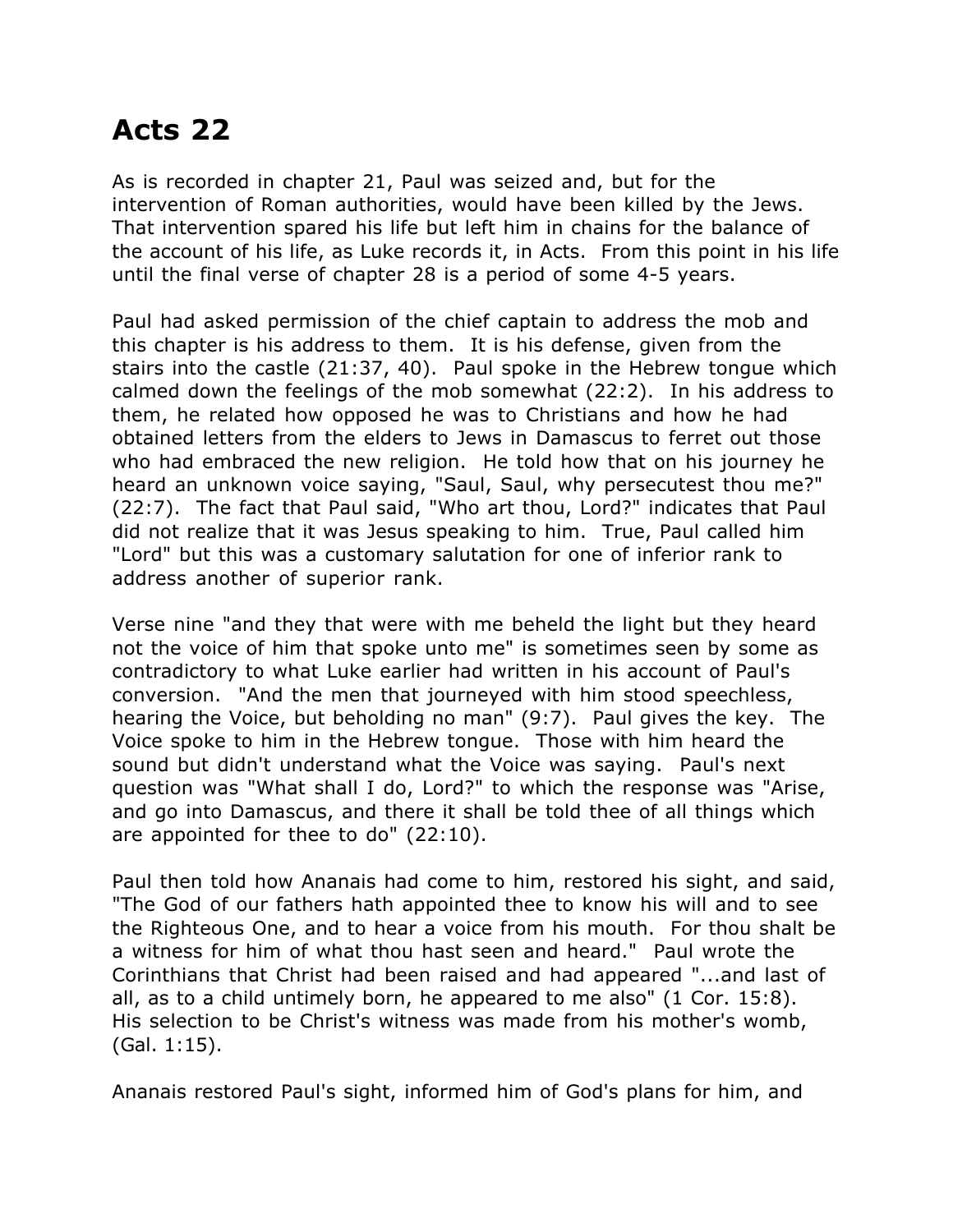then commanded him to "Arise, and be baptized, and wash away thy sins, calling on the name of the Lord" (22:16). This is a significant passage because 1) it tells that although Paul had seen the Lord, that had not saved him, (any more than Cornelius seeing an angel had saved him, 11:13f) for he still had sins to "wash away". 2) It links water baptism together with salvation just as Jesus and Peter had earlier said, Mark 16:16; Acts 2:38f. 3) It shows how one is to "call upon the name of the Lord". Joel had prophesied that "whosoever shall call upon the name of the Lord 'shall be saved'" (Joel 2:30; Acts 2:21). Peter had commanded his listeners to "Repent and be baptized everyone of you in the name of Jesus Christ, unto the remission of your sins..." and Ananais told Paul that in baptism he would "call upon the name of the Lord" (22:16). When one does anything the Lord commands for whatever benefit may accrue from the complying with that command, he is "calling on the name (authority) of the Lord."

As Paul continued the narrative of his conversion, he hastened over some events that immediately followed his conversion as earlier recorded by Luke. He told of his return to Jerusalem from Damascus but in doing so, he omitted relating his visit to Arabia and return to Damascus before he did go to Jerusalem. He had left the city to hunt down and punish Christians but his return to the city was in the role of a confirmed disciple of Jesus. That period between leaving and returning to Jerusalem was about three years (Gal. 1:15-18). The omission of these events was not a denial of them, just an abbreviation of them for they were not pertinent to the points he wished to impress upon his accusers.

Critical to Paul's defense was the Lord's instruction to leave Jerusalem "because they will not receive of thee testimony concerning me" (22:18). Paul remonstrated with the Lord, reminding the Lord (as if the Lord needed reminding) that "they themselves know that I imprisoned and beat in every synagogue them that believed on thee: and when the blood of Stephen thy witness was shed, I also was standing by, and consenting, and keeping the garments of them that slew him" (22:19f). But the Lord had said "Depart, for I will send thee far hence to the Gentiles" (22:21). God knew his people better than Paul. He knew his people would not receive Paul's testimony concern Him then, just as his testimony was not received by Jews as Paul stood before them now. Paul's accusers had listened quietly to him until they heard him say God had sent him to the Gentiles! This triggered a violent reaction! "And they gave him audience unto this word: and they lifted up their voice, and said, Away with such a fellow from the earth: for it is not fit that he should live" (Acts 22:22f). Paul had, in their estimation, committed an